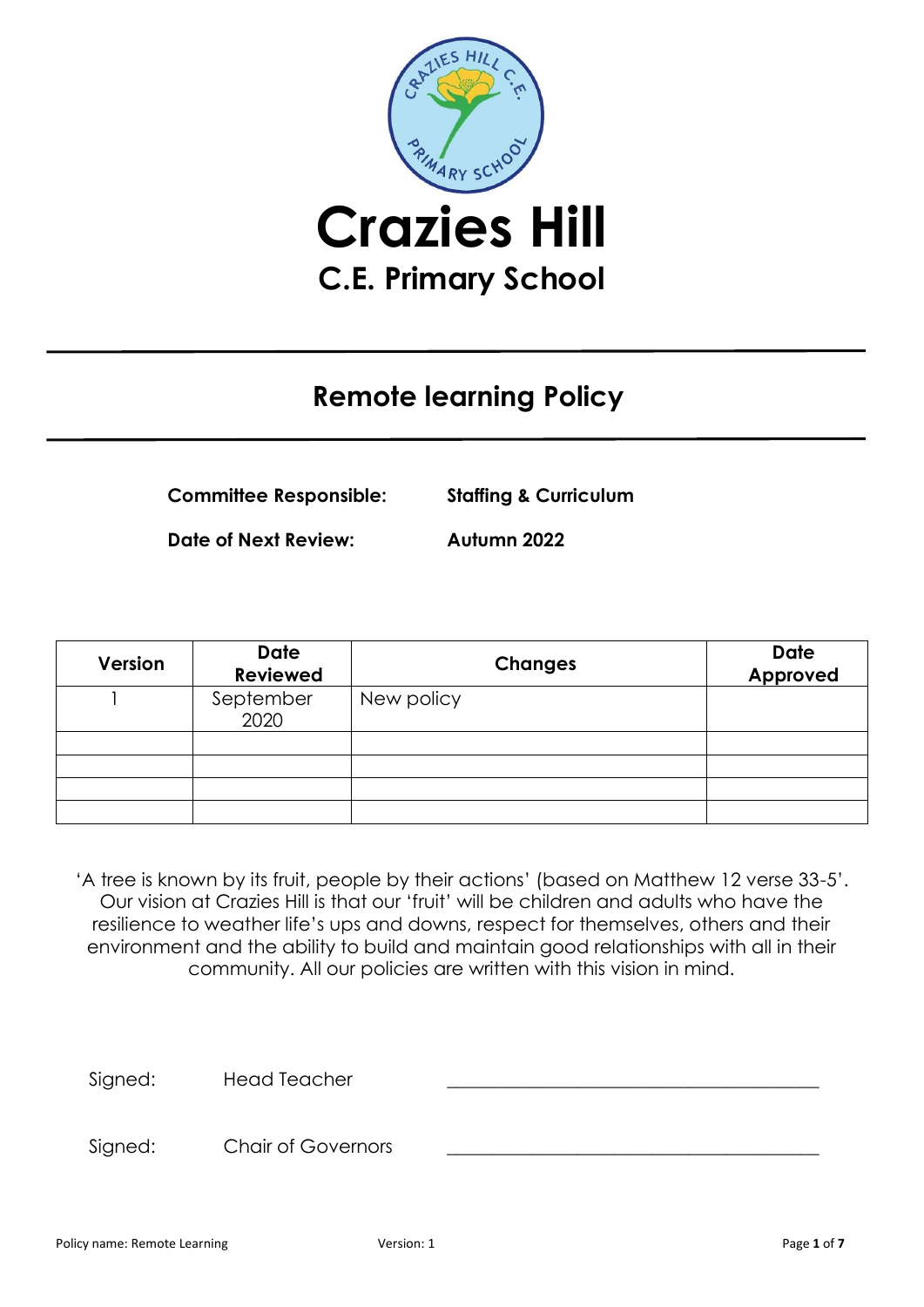### **Contents**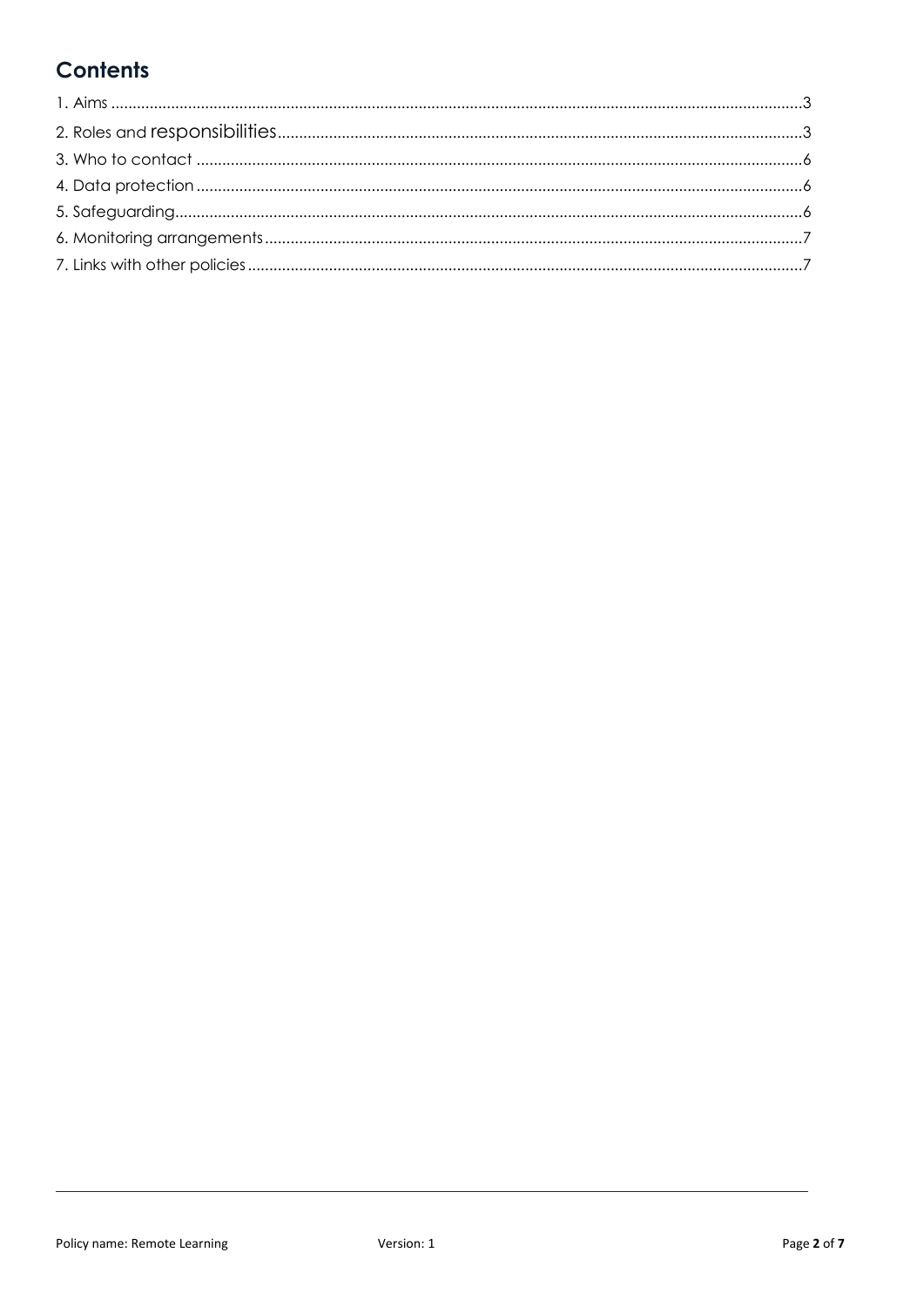### <span id="page-2-0"></span>**1. Aims**

This remote learning policy for staff aims to:

- Ensure consistency in the approach to remote learning for pupils who aren't in school
- Set out expectations for all members of the school community with regards to remote learning
- Provide appropriate guidelines for data protection

## <span id="page-2-1"></span>**2. Roles and responsibilities**

### **2.1 Teachers**

When providing remote learning, teachers must be available between 8.45 and 3.30

If unable to work for any reason during this time, for example due to sickness or caring for a dependent, this should be reported by contacting the Headteacher by 8.00 that day.

When providing remote learning, teachers are responsible for:

 $\blacktriangleright$  Setting work –:

- o Planning a weekly plan with links to any resources needed.
- o A daily plan and any resources should be uploaded before 4.00 pm the day before)
- o Remote learning should take the average child the entirety of the usual learning day
- o Work should be uploaded onto Teams in files for the class team.
- o Normal PPA arrangements will be in place.
- o Online learning will be interspersed with paper based tasks to avoid prolonged screen use.

Supporting pupils

- o The expectation is that you will have at least two daily face to face TEAMS meetings with the class.
- o Times for meetings are set on the daily planner.
- o These meetings can be direct teaching, introducing a task you would like the children to do, reading a story and or providing feedback.
- o In between meetings teachers are expected to be available to check queries that children raise about their learning
- o If you need to meet with an individual child to support them you must have an additional adult in the meeting
- o It is not the expectation to make contact with pupils who have not attended sessions but their names should be provided to the Headteacher to follow up.
- o Messages from parents and pupils within Teams should only be answered in the normal working hours.
- o A response to a complaint or concern raised by a parent should be shared with the Headteacher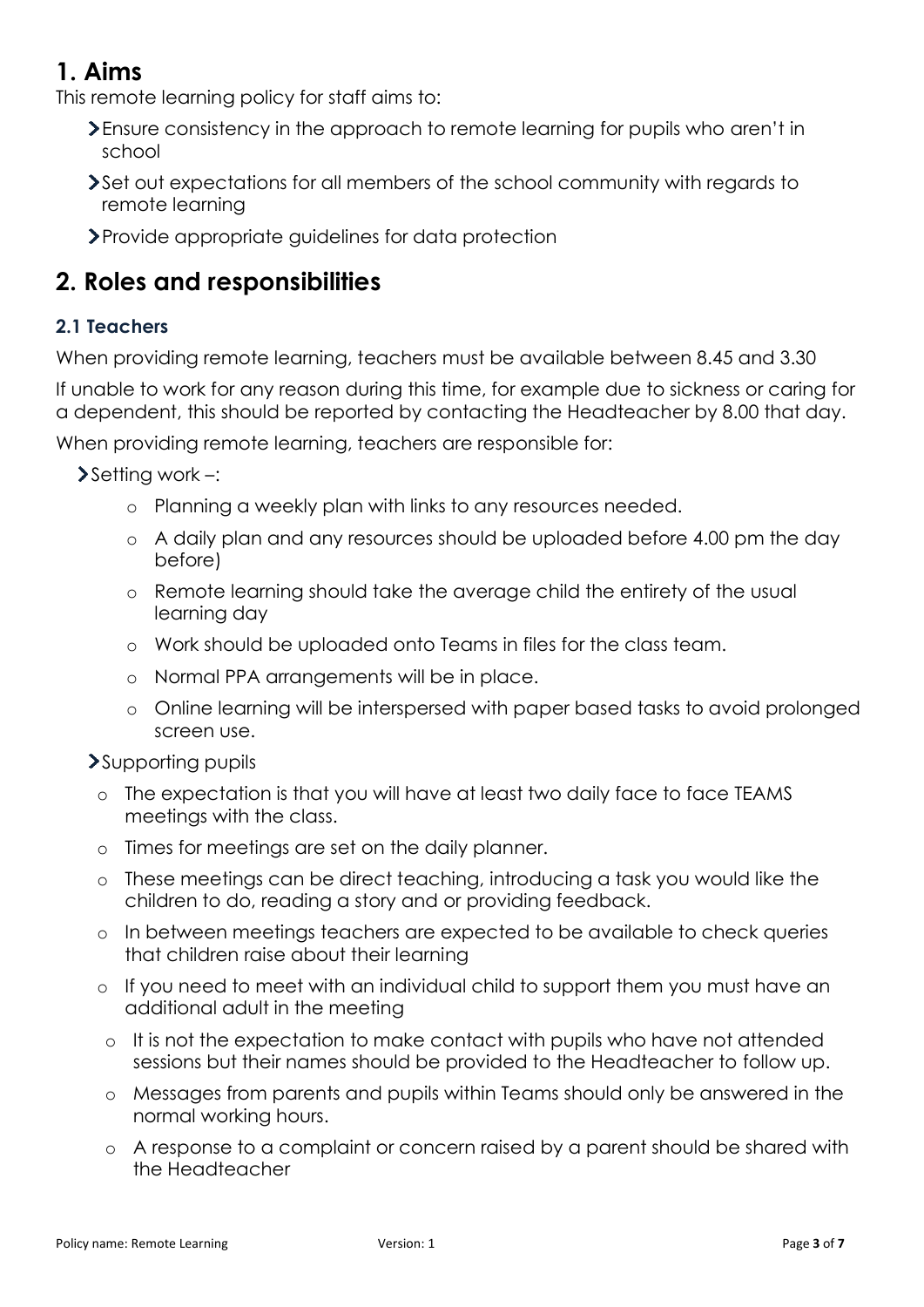- o Safeguarding concerns such a seeing a child with an injury, seeing a worrying interaction or a child making a disclosure should be entered on CPOMS on the same day.
- o If a child is disruptive in a meeting. The child should be given a warning that they will no longer be able to take part in the session. If it continues the child should be removed from the meeting and this information shared with the Headteacher who will contact parents.
- o Parents of children who regularly do not complete the tasks set will be contacted by the Headteacher to check there are no unknown barriers and re-establish the expectations.
- o Key worker and vulnerable children will be supported within school if possible. They will access identical resources to those learning at home

Providing feedback on work –:

- o The expectation is for children to upload completed documents or photographs onto Teams and for teachers to provide short constructive feedback remembering it should be motivating, meaningful and manageable
- o Feedback on completed work should be completed within the same week
- o Queries outside the allocated time must not be answered

> Etiquette for face to face meetings

- o Teachers should be dressed in the manner they dress when they are at work
- o If meeting from home a neutral space should be chosen and if possible the background should be blurred.

#### **2.2 Teaching assistants**

When assisting with remote learning, teaching assistants must be available between their normal working hours.

If they're unable to work for any reason during this time, for example due to sickness or caring for a dependent, they should report this using the normal absence procedure.

When assisting with remote learning, teaching assistants are responsible for:

Working with the class teacher in providing remote support to small groups of children who usually work in guided groups

In school supervising the remote learning of key worker and vulnerable children

> Etiquette for face to face meetings

- o Teaching Assistants should be dressed in the manner they dress when they are at work
- o If meeting from home a neutral space should be chosen and if possible the background should be blurred.

#### **2.3 Subject leads**

Alongside their teaching responsibilities, subject leads are responsible for:

- Monitoring the remote work set by teachers in their subject explain how they'll do this, such as through regular meetings with teachers or by reviewing work set
- Alerting teachers to resources they can use to teach their subject remotely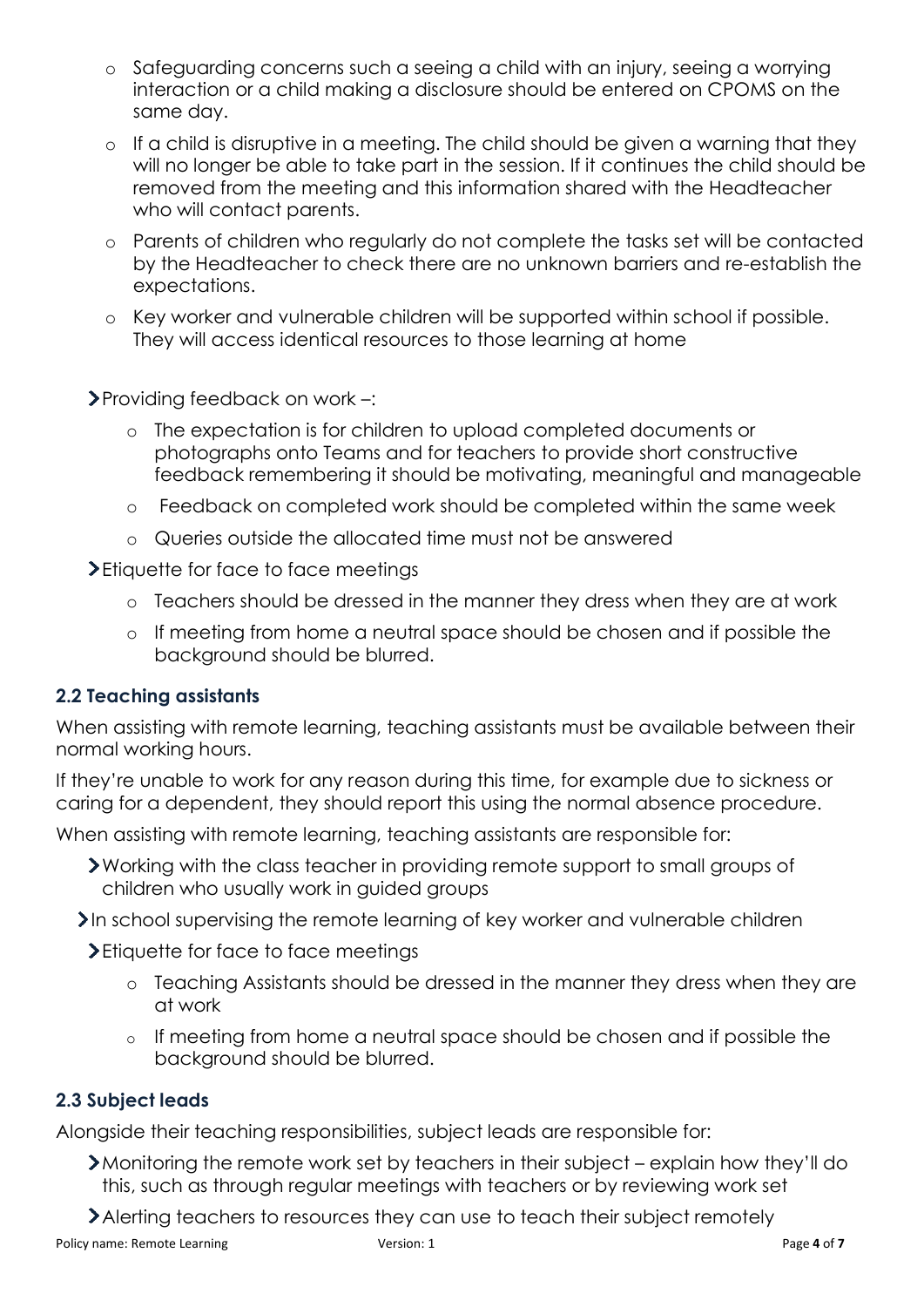#### **2.4 Head Teacher**

Alongside any teaching responsibilities, senior leaders are responsible for:

- Co-ordinating the remote learning approach across the school –
- Monitoring the effectiveness of remote learning by communicating with parents and pupils and sampling planning and outcomes
- explain how they'll do this, such as through regular meetings with teachers and subject leaders, reviewing work set or reaching out for feedback from pupils and parents
- contacting parents of pupils who have not attended sessions or have not completed work to a satisfactory standard

#### **2.6 Designated safeguarding lead**

The DSL is responsible for:

- Monitoring entries for CPOMS
- Make weekly contact with vulnerable families
- Contact external agencies to support families and children
- > Make referrals if necessary

#### **2.7 Operations Manager**

- Monitoring the security of remote learning systems, including data protection and safeguarding considerations
- Responding to parents and staff who are experiencing technical issues. This may be by liaising with the school's remote support team
	- Reviewing the security of remote learning systems and flagging any data protection breaches to the data protection officer
	- Assisting pupils and parents with accessing the internet or devices

#### **2.7 Pupils and parents**

Staff can expect pupils learning remotely to:

- Be contactable during the school day although consider they may not always be in front of a device the entire time
- > Complete work to the deadline set by teachers
- Seek help if they need it, from teachers or teaching assistants
- Alert teachers if they're not able to complete work

Staff can expect parents with children learning remotely to:

- Make the school aware if their child is sick or otherwise can't complete work
- Seek help from the school if they need it if you know of any resources staff should point parents towards if they're struggling, include those here
- Be respectful when making any complaints or concerns known to staff
- > Communicate within the set school hours

#### **2.8 Governing board**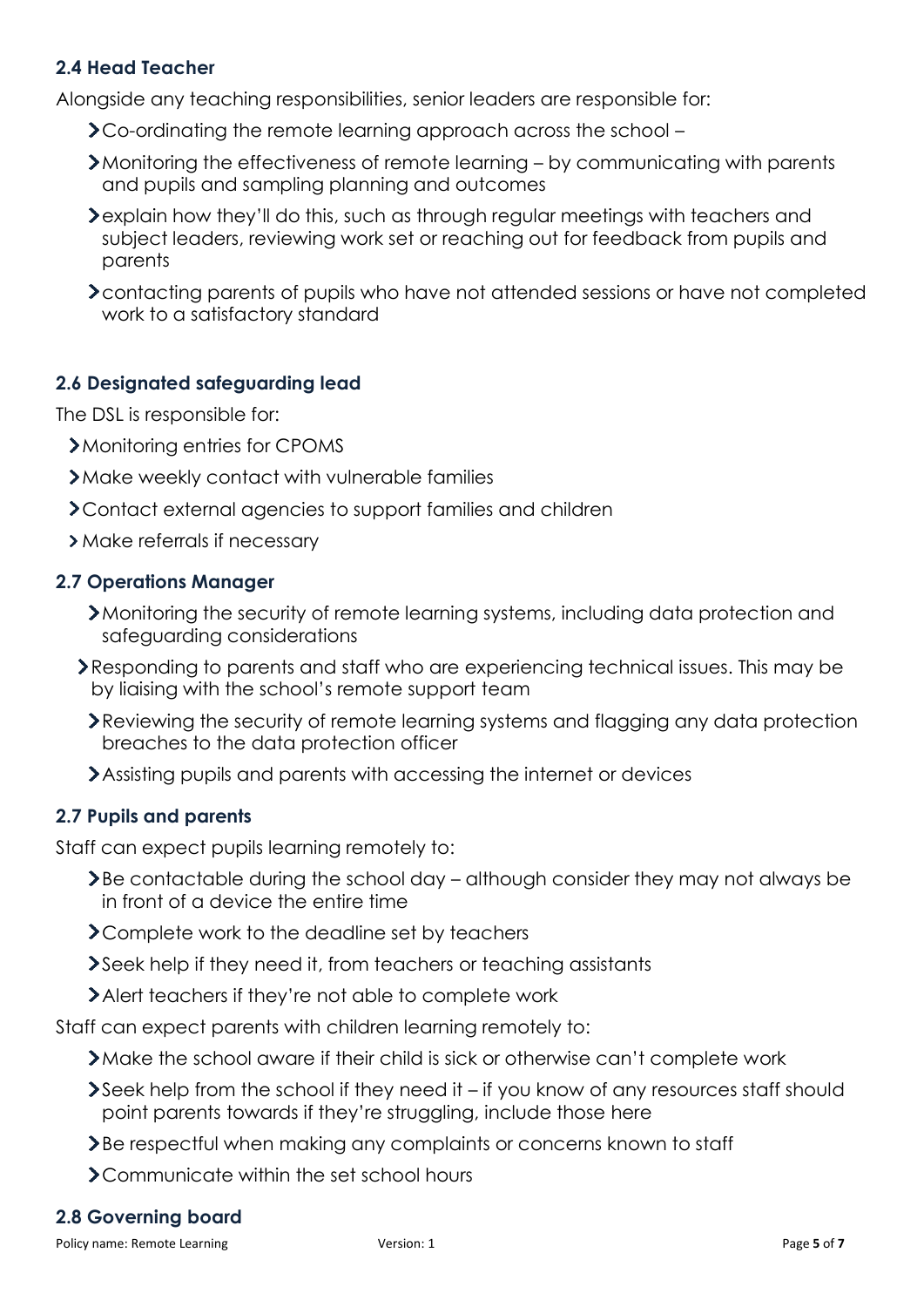The governing board is responsible for:

- Monitoring the school's approach to providing remote learning to ensure education remains as high quality as possible
- Ensuring that staff are certain that remote learning systems are appropriately secure, for both data protection and safeguarding reasons

### <span id="page-5-0"></span>**3. Who to contact**

If staff have any questions or concerns about remote learning, they should contact the following individuals:

- Issues in setting work talk to the relevant subject lead or SENCO
- $\blacktriangleright$  Issues with behaviour talk to the head teacher
- Issues with IT talk to Operations Manager
- Issues with their own workload or wellbeing talk to their line manager
- Concerns about data protection talk to the data protection officer
- Concerns about safeguarding talk to the DSL

### <span id="page-5-1"></span>**4. Data protection**

#### **4.1 Accessing personal data**

When accessing personal data for remote learning purposes, all staff members will:

- > Only use the devices provided by the school. TA access
- Ensure that privacy is maintained when sensitive information is accessed. Make sure that they are not accessed in a public place and devices are locked when unattended.

#### **4.2 Processing personal data**

Staff are reminded to collect and/or share as little personal data as possible online.

#### **4.3 Keeping devices secure**

All staff members will take appropriate steps to ensure their devices remain secure. This includes, but is not limited to:

- Keeping the device password-protected with a strong password
- Making sure the device locks if left inactive for a period of time
- Not sharing the device among family or friends
- Keeping operating systems up to date always install the latest updates

### <span id="page-5-2"></span>**5. Safeguarding**

The safeguarding policy has been updated to reflect the change in learning provision